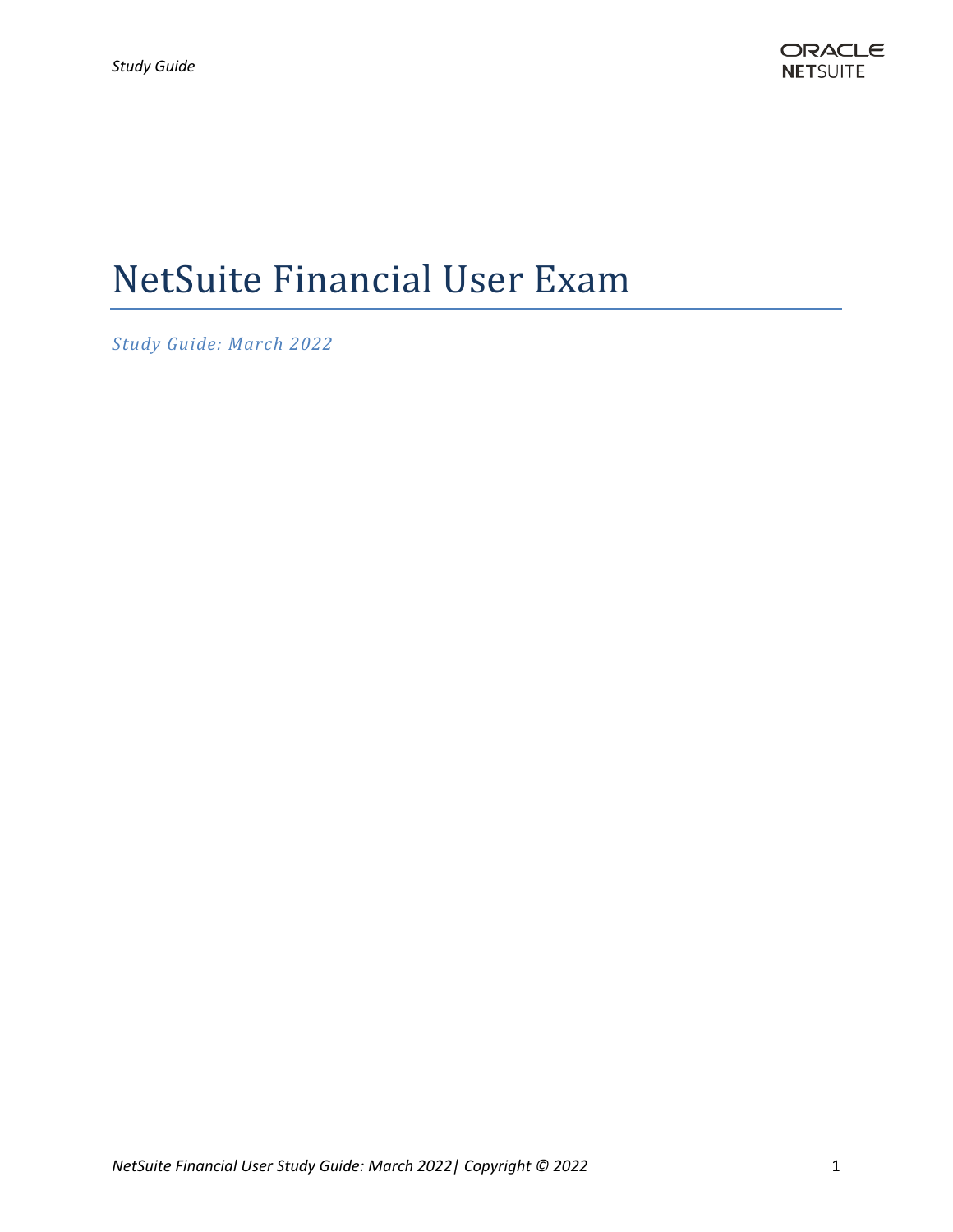

# **Contents**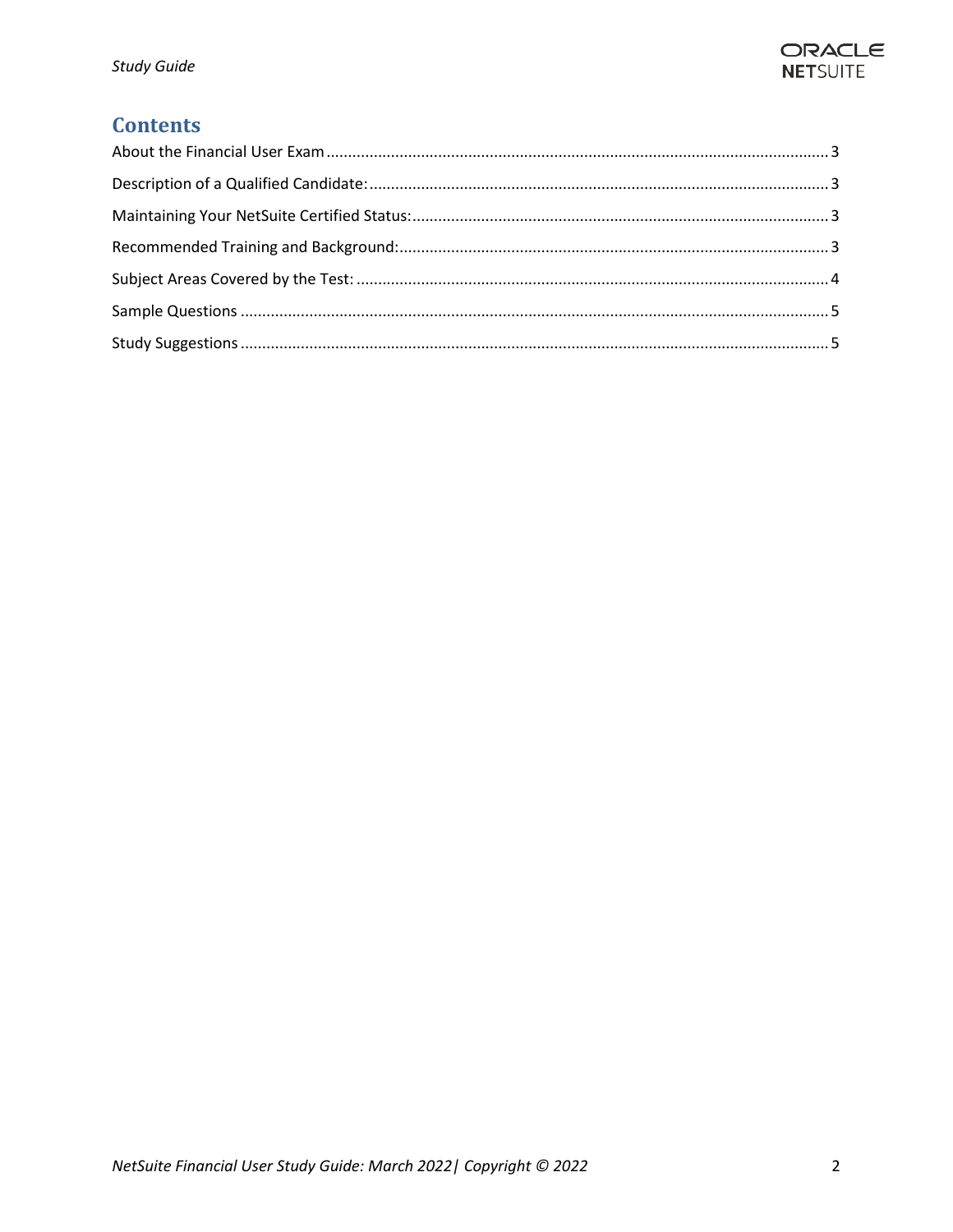

### <span id="page-2-0"></span>**About the Financial User Exam**

Passing this exam confirms that you have the foundational knowledge necessary to navigate around the NetSuite system and understand core NetSuite accounting and finance functionality. The credential awarded for passing this exam is **NetSuite Certified Financial User**.

# <span id="page-2-1"></span>**Description of a Qualified Candidate:**

The candidate can navigate all finance/accounting pages of the NS application and understands where to find resources. They can articulate the features and standard modules related to accounting. They understand NetSuite release cycles and can find information about the product. They can articulate NetSuite standard accounting process flows.

# <span id="page-2-2"></span>**Maintaining Your NetSuite Certified Status:**

For details about retake policy and ongoing requirements to maintain your certification or examination status, see the NetSuite [Certification Policy](https://www.netsuite.com/core/media/media.nl?id=311172&c=6262239&h=b93903895a0444b7862c&_xt=.pdf) available on the NetSuite [Certification](https://www.netsuite.com/portal/services/training/suite-training/netsuite-certification.shtml) webpage.

# <span id="page-2-3"></span>**Recommended Training and Background:**

• [NetSuite: Financial Management](http://www.netsuite.com/portal/services/training/finance-fundamentals.shtml) (2 days)

#### **Recommended Skill Level:**

Three months' experience in accounting or finance roles using any system, and completion of the NetSuite: Financial Management course.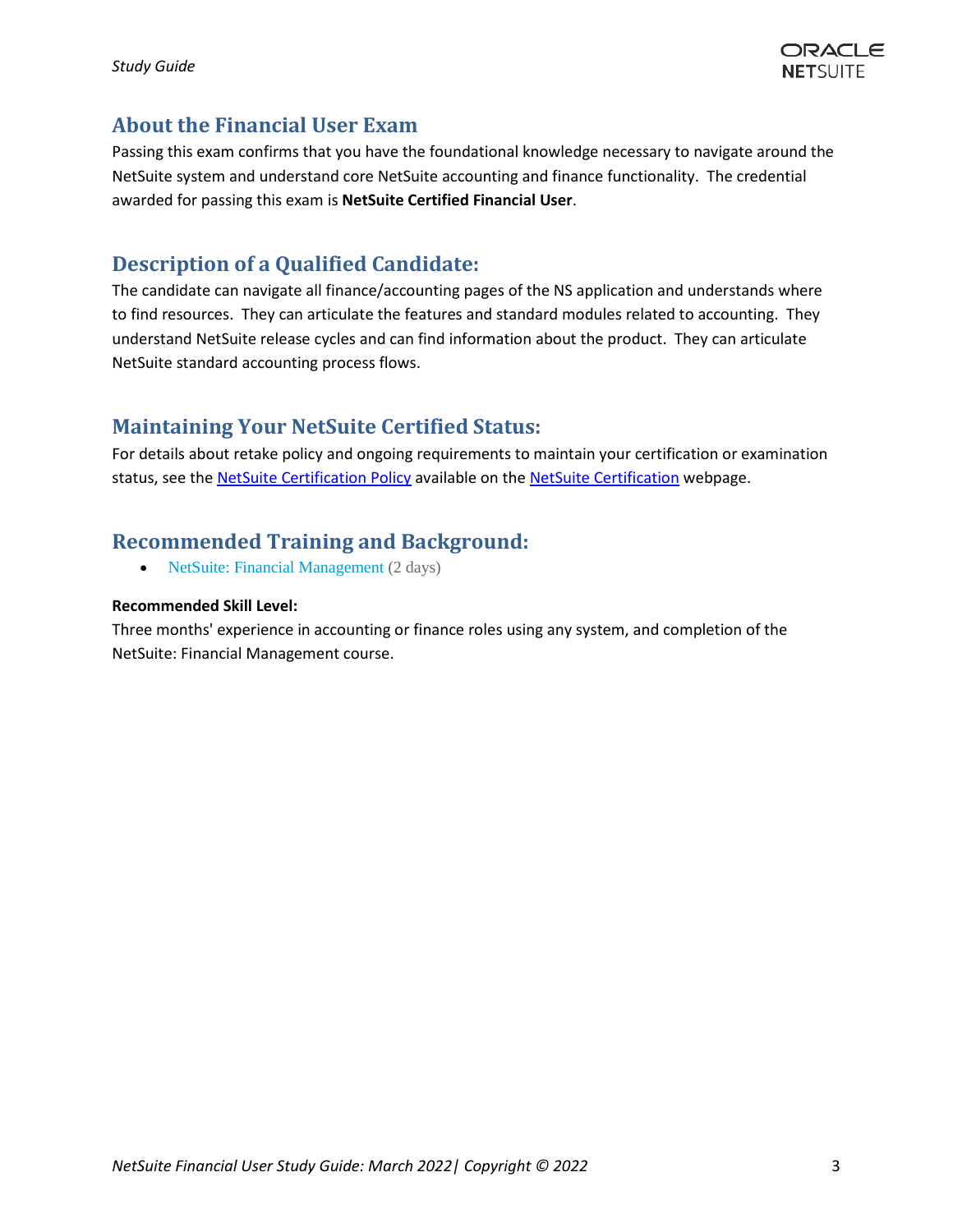

# <span id="page-3-0"></span>**Subject Areas Covered by the Test:**

| <b>Topic</b>                                                         | <b>Test Objective</b>                                                                                                            |
|----------------------------------------------------------------------|----------------------------------------------------------------------------------------------------------------------------------|
| Subsidiaries,<br><b>Classifications,</b><br><b>Chart of Accounts</b> | Recognize what a subsidiary is, types of subsidiaries, and how they are used.                                                    |
|                                                                      | Identify the general functionality of classifications (Departments   Classes   Locations) on<br>both transactions and reporting. |
|                                                                      | Identify implications of set up and restricting access to chart of accounts.                                                     |
|                                                                      | Identify the impact of setting the account type.                                                                                 |
| <b>Accounts</b><br><b>Receivable</b>                                 | Recognize steps in NetSuite standard Accounts Receivable process flow.                                                           |
|                                                                      | Identify considerations when setting up Customer records.                                                                        |
|                                                                      | Identify steps in creating NetSuite Invoices.                                                                                    |
|                                                                      | Identify steps in accepting customer payments.                                                                                   |
|                                                                      | Identify steps and GL impact in accepting customer deposits.                                                                     |
|                                                                      | Identify steps of the credit and refund process.                                                                                 |
| <b>Billing Schedules</b>                                             | Identify steps in setting up and applying billing schedules                                                                      |
| <b>Accounts Payable</b>                                              | Recognize steps in NetSuite standard Accounts Payable process flow.                                                              |
|                                                                      | Identify considerations when setting up Vendor records.                                                                          |
|                                                                      | Identify steps in creating NetSuite purchase orders and bill.                                                                    |
|                                                                      | Identify steps in paying vendors.                                                                                                |
| <b>Banking and</b><br>Payment<br><b>Processing</b>                   | Recognize steps in NetSuite default banking transactions                                                                         |
|                                                                      | Identify implications of setting up cash and bank accounts.                                                                      |
|                                                                      | Identify steps to reconcile monthly bank and credit card statements in NetSuite.                                                 |
| <b>Journal Entries</b>                                               | Recognize how journal entries are used.                                                                                          |
|                                                                      | Recognize differences between elimination and intercompany journal entries in setup and<br>usage.                                |
| <b>Budgeting</b>                                                     | Identify steps to create and report on budgets in NetSuite.                                                                      |
| <b>Expense</b><br><b>Allocations</b>                                 | Identify steps in setting up and applying expense allocations in NetSuite                                                        |
|                                                                      | Recognize the difference between fixed and dynamic allocation modes.                                                             |
| <b>Financial Reports</b><br>and KPIs                                 | Identify elements unique to Financial Report Builder Interface.                                                                  |
|                                                                      | Recognize the impact of NetSuite transactions on financial reports.                                                              |
| <b>Period and Year-</b><br><b>End Close</b>                          | Recognize NetSuite recommended practices around period close and accounting/tax period<br>structure.                             |
|                                                                      | Recognize options for separately managing multiple subsidiaries and multiple fiscal<br>calendars.                                |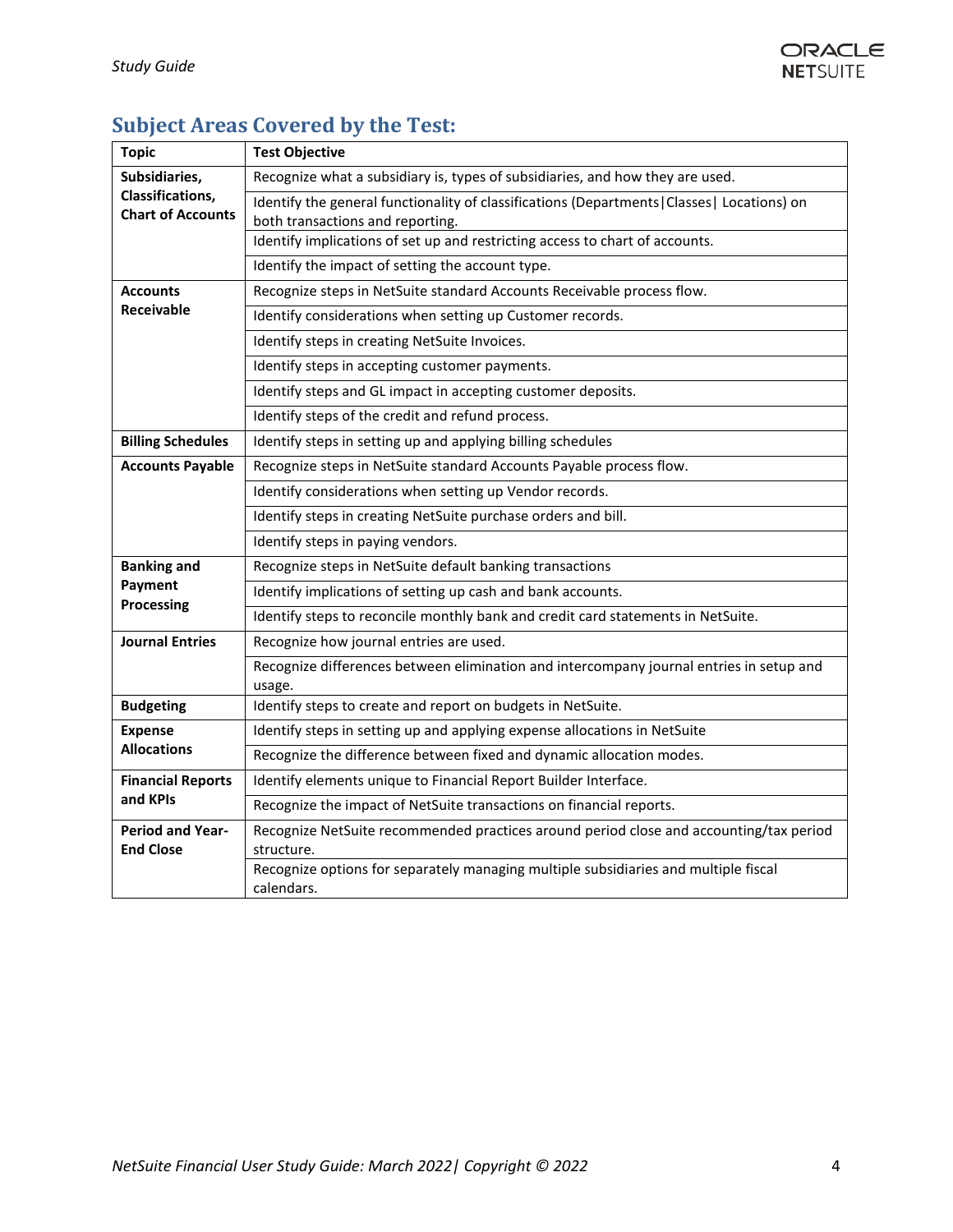

### <span id="page-4-0"></span>**Sample Questions**

Sample Test is posted to the [NetSuite Certification](https://www.netsuite.com/portal/services/training/suite-training/netsuite-certification.shtml) webpage and available [here.](https://www.netsuite.com/core/media/media.nl?id=472467&c=6262239&h=f319c8e932eb2e4beb05&_xt=.pdf)

# <span id="page-4-1"></span>**Study Suggestions**

#### **Recognize what a subsidiary is, the types of subsidiaries, and how they are used**

**How to study:** Identify the different types of subsidiaries and their function. Become familiar with a subsidiary's role in financial reporting.

**SuiteAnswers keywords**: Subsidiary, Subsidiary Context in Reporting

**Course addressing this topic**: Financial Management

#### **Identify the general functionality of classifications (Departments| Classes| Locations) on both transactions and reporting**

**How to study:** Identify the different types of Classifications and their function. Know how to properly categorize and restrict a certain record using Classifications.

**SuiteAnswers keywords:** Classifications in NetSuite

**Course addressing this topic:** Financial Management

#### **Identify implications of set up and restricting access to chart of accounts.**

**How to study**: Review and understand the steps on how to create and restrict accounts in NetSuite. Review the Accounting features related with the chart of accounts.

**SuiteAnswers**: Creating Accounts, Accounting Features

**Course addressing this topic**: Financial Management

#### **Identify the impact of setting the account type.**

**How to study:** Familiarize yourself with the different account types. Review the steps on how to assign the account type on an account.

**SuiteAnswers:** Chart of Accounts Management

**Course addressing this topic:** Financial Management

#### **Recognize steps in NetSuite standard Accounts Receivable process flow.**

**How to study:** Master the steps and familiarize yourself with the function of each step of the standard accounts receivable process.

#### **Course addressing this topic**: Financial Management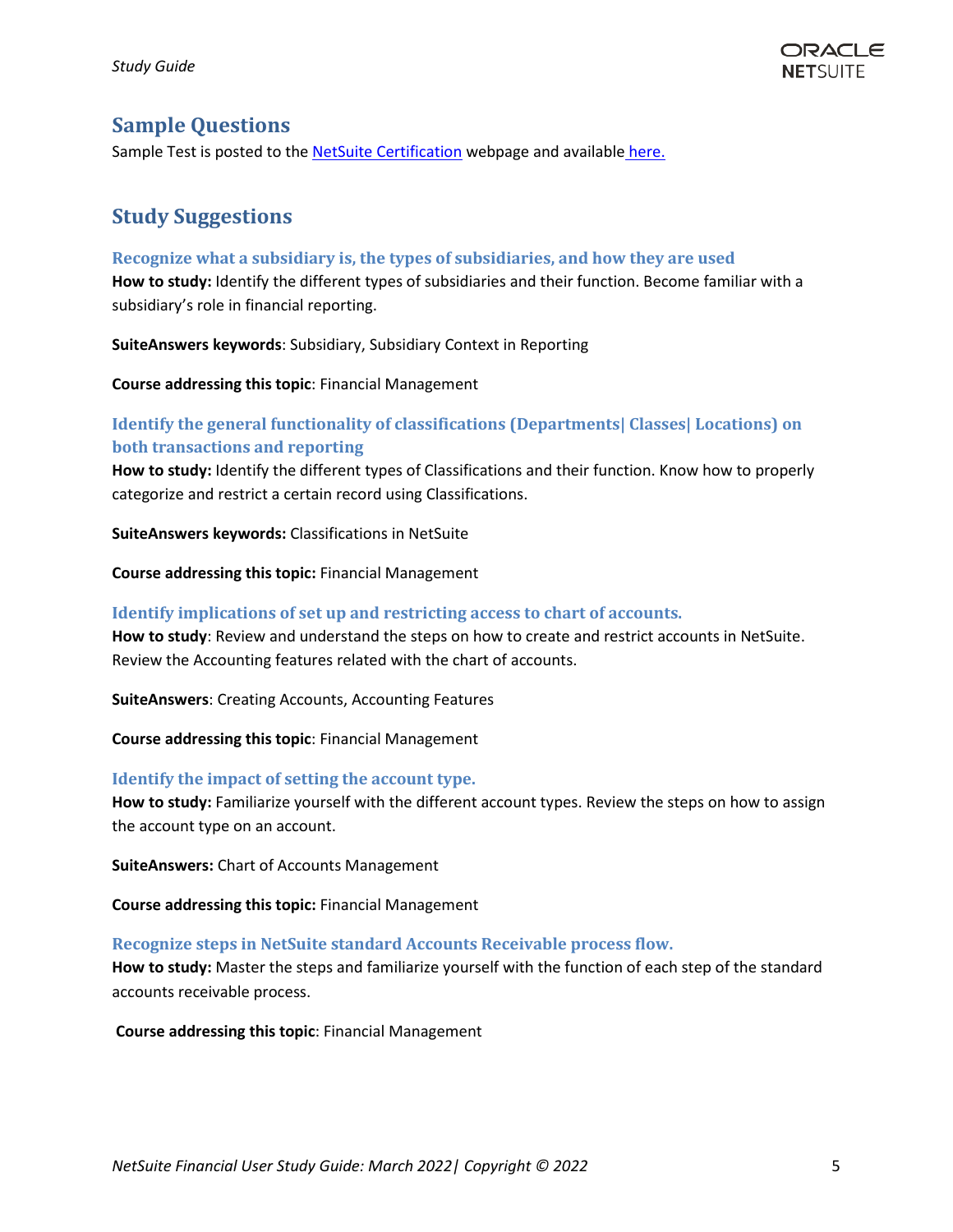

#### **Identify considerations when setting up Customer records.**

**How to study:** Familiarize yourself with the steps of creating a customer record. Review the multicurrency feature.

#### **Course addressing this topic:** Financial Management

#### **Identify steps in creating NetSuite Invoices.**

**How to study:** Become familiar with the various ways to process Invoices. Review the GL impact of inventory item transactions. Review the available SuiteApps for processing invoices.

**Course addressing this topic:** Financial Management

#### **Identify steps in accepting customer payments.**

**How to study:** Understand the elements of accepting and receiving customer payments. Review the GL impact in accepting a customer payment. Review the available SuiteApps for processing customer payments.

**SuiteAnswers:** Applying a Payment on the Customer Payment Page, Electronic Bank Payments

**Course addressing this topic:** Financial Management

#### **Identify steps and GL impact in accepting customer deposits.**

**How to study:** Review and investigate the GL impact and accounts that will be affected for a certain customer transaction – customer payment, deposit, return.

**Course addressing this topic:** Financial Management

#### **Identify steps of the credit and refund process.**

**How to study:** Master the sequence of steps of processing customer credits and refunds. Become familiar with the different sales transactions and the proper refund or credit transactions.

**SuiteAnswers:** Customer Credit Memos, Customer Refunds

**Course addressing this topic:** Financial Management

#### **Identify steps in setting up and applying billing schedules**

**How to study:** Review the steps in creating a billing schedule. Familiarize yourself with the different types of billing schedules, their uses and limitations.

**SuiteAnswers:** Billing Schedules, Applying Billing Schedules, Creating Billing Schedules

**Course addressing this topic:** Financial Management

#### **Recognize steps in NetSuite standard Accounts Payable process flow.**

**How to study:** Become familiar with the sequence of steps in the Standard Accounts Payable process flow.

**Course addressing this topic:** Financial Management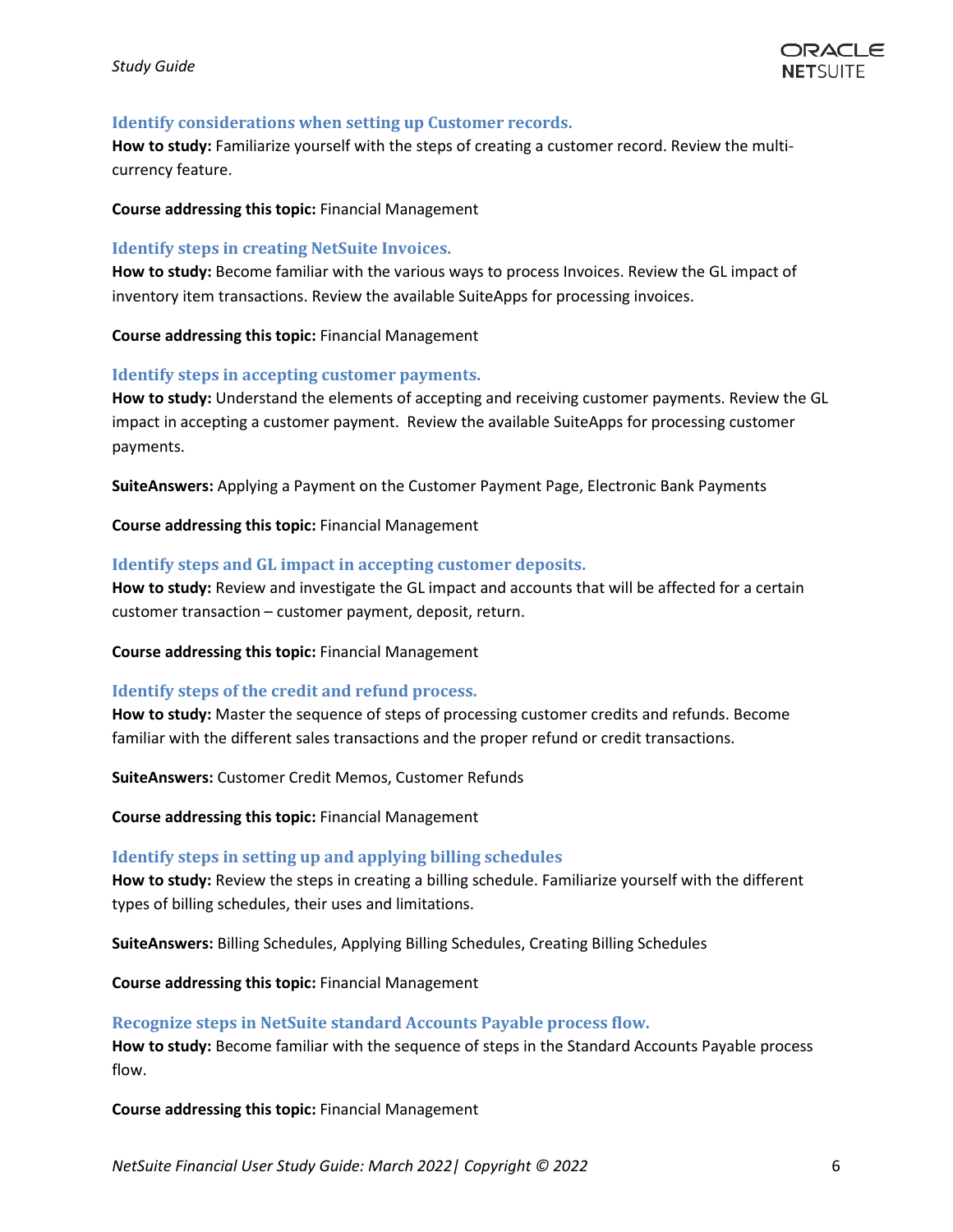

#### **Identify considerations when setting up Vendor records**

**How to study:** Review the elements of creating a Vendor record in a OneWorld account.

**SuiteAnswers:** Adding a Vendor Record

**Course addressing this topic:** Financial Management

#### **Identify steps in creating NetSuite purchase orders and bill.**

**How to study:** Become familiar with the steps in creating a Purchase Order. Review the elements of Accounts Payable transactions – creating Vendor bills, vendor bills approval, creating Purchase Orders.

**SuiteAnswers:** Entering a Purchase Order, Standard Vendor Bill Approval FAQ

**Course addressing this topic:** Financial Management

#### **Identify steps in paying vendors**

**How to study:** Review the elements of processing a vendor payment transaction – GL impact, vendor credits.

**Course addressing this topic:** Financial Management

#### **Recognize steps in NetSuite default banking transactions**

**How to study:** Familiarize yourself with the steps in recording bank transactions. Review the elements of bank transactions – GL impact, bank account types.

**SuiteAnswers:** Bank Transaction GL impact

**Course addressing this topic:** Financial Management

#### **Identify implications of setting up cash and bank accounts**

**How to study:** Review the nature of cash and bank accounts in NetSuite. Become familiar with the steps in setting up Bank Accounts.

**Course addressing this topic:** Financial Management

**Identify steps to reconcile monthly bank and credit card statements in NetSuite How to study:** Familiarize yourself with the steps in reconciling bank statements in NetSuite.

**Course addressing this topic:** Financial Management

#### **Recognize how journal entries are used.**

**How to study:** Familiarize yourself with the steps in creating and importing a Journal Entry. Review the elements of journal entries in NetSuite – approving journal entries, reversing journal entries, memorizing transactions, etc.

**SuiteAnswers:** Making Journal Entries, Approving Journal Entries, Reversing Journal Entries, Importing Journal Entries, Memorizing a Transaction